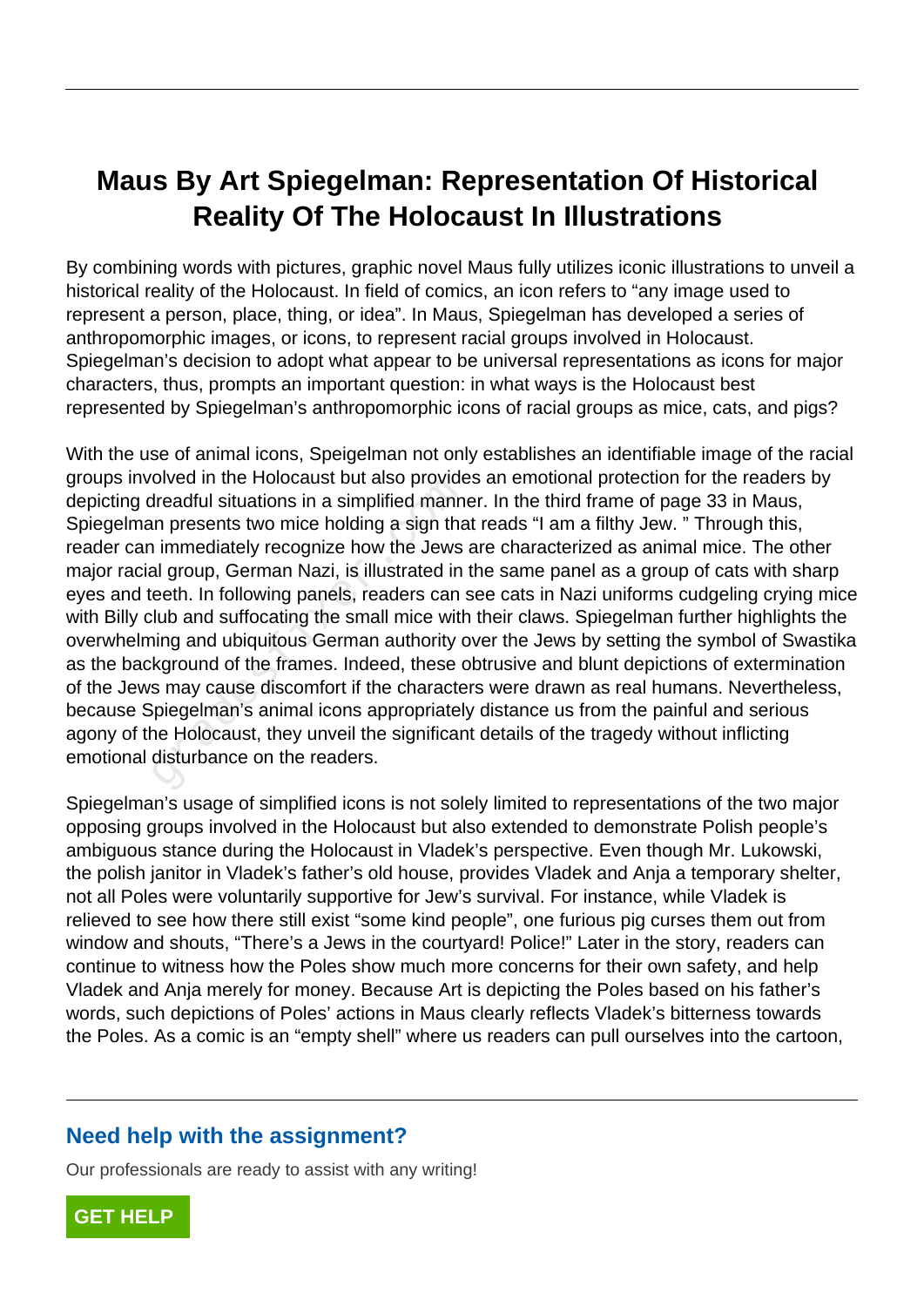unfriendly pigs successfully serve to delineate Vladek's impression of Poles during the Holocaust.

With iconic representations of the social groups in Vladek's account, Spiegelman further reflects the rampant racism during the Holocaust, which reduced the entire race into one filthy horde predestined for elimination. In the last frame of page 33, the readers must rely on the words spoken by each of the mice to identify the group of mice as individual speakers. Similarly, in page 137, because none of the Polish pigs display distinctive facial features, we need to account for clothing, speech bubbles and the actions carried out by the pigs to distinguish an "old witch" from Mr. Lukowski. Moreover, since different human races are uniformly presented as one animal group, one race can disguise themselves to be other race by using animal masks. For instance, in page 137, readers can see how Vladek and Anja are wearing pig masks to pretend themselves as Poles. This showcases how the Jews had to withdraw their national identity for their survival, and thereby, allows the readers to once again explore the deeply rooted racism in the context of the Holocaust. Therefore, "amplification through simplification" is achieved by Spiegelman, as he uses the iconic animals to highlight how human race was the only reducible characteristic that people used to recognize others during the Holocaust.

Animal icons in Maus also alludes to dehumanization of people involved in the Holocaust, that people are generally desensitized towards the ferocity of annihilation and lost their selfawareness as humans due to their prolonged exposure to brutal subjection. Throughout the graphic novel, mice, cats, and pigs in Maus are not aware of the fact that they represent Jews, Nazis, or Poles. Despite all the characters walk with two feet, eat human food, and conduct verbal communications, they are physically depicted as animals. In page 147, however, Anja freaks out at small rats, shouting "Th-There are rats down here!". In order to draw a clear distinction between real animals and anthropomorphized characters, Spiegelman presents a realistic sketch of a rat, juxtaposing it with Vladek and Anja. Though it seems ironic, this frame clearly exemplifies that the members of the oppressed social group are unaware of how they are regarded as mice by oppressing powers and vice versa. Indeed, Nazis soldiers' ruthless, cruel, and nasty exploitation of the Jews remind the readers of real beasts. by Spiegeiman, as he uses the iconic a<br>ible characteristic that people used to r<br>ns in Maus also alludes to dehumaniza<br>e generally desensitized towards the fer<br>s as humans due to their prolonged exp<br>wel, mice, cats, and pi

The powerless Jews' absolute compliance with the Nazi's devastating violence also mirrors them as filthy animals. Likewise, animal icons in the context of Holocaust straightforwardly translate how the severe racism was manifested in form of dehumanization and blinded the people's self-awareness as humans. While Spiegelman's anthropomorphic icons generally resonate back to the social hierarchy during the Holocaust and the food chain associated with those animals, such demonstration is limited by its universality. Spiegelman's cat-mouse food chain metaphor derives exclusively from American context, despite the general audience of this graphic novel is not limited to Western culture. Polish representation with pig icon is even more debatable as pigs are not natural enemies of cats nor mice. Moreover, while Western culture

## **Need help with the assignment?**

Our professionals are ready to assist with any writing!

**[GET HELP](https://my.gradesfixer.com/order?utm_campaign=pdf_sample)**